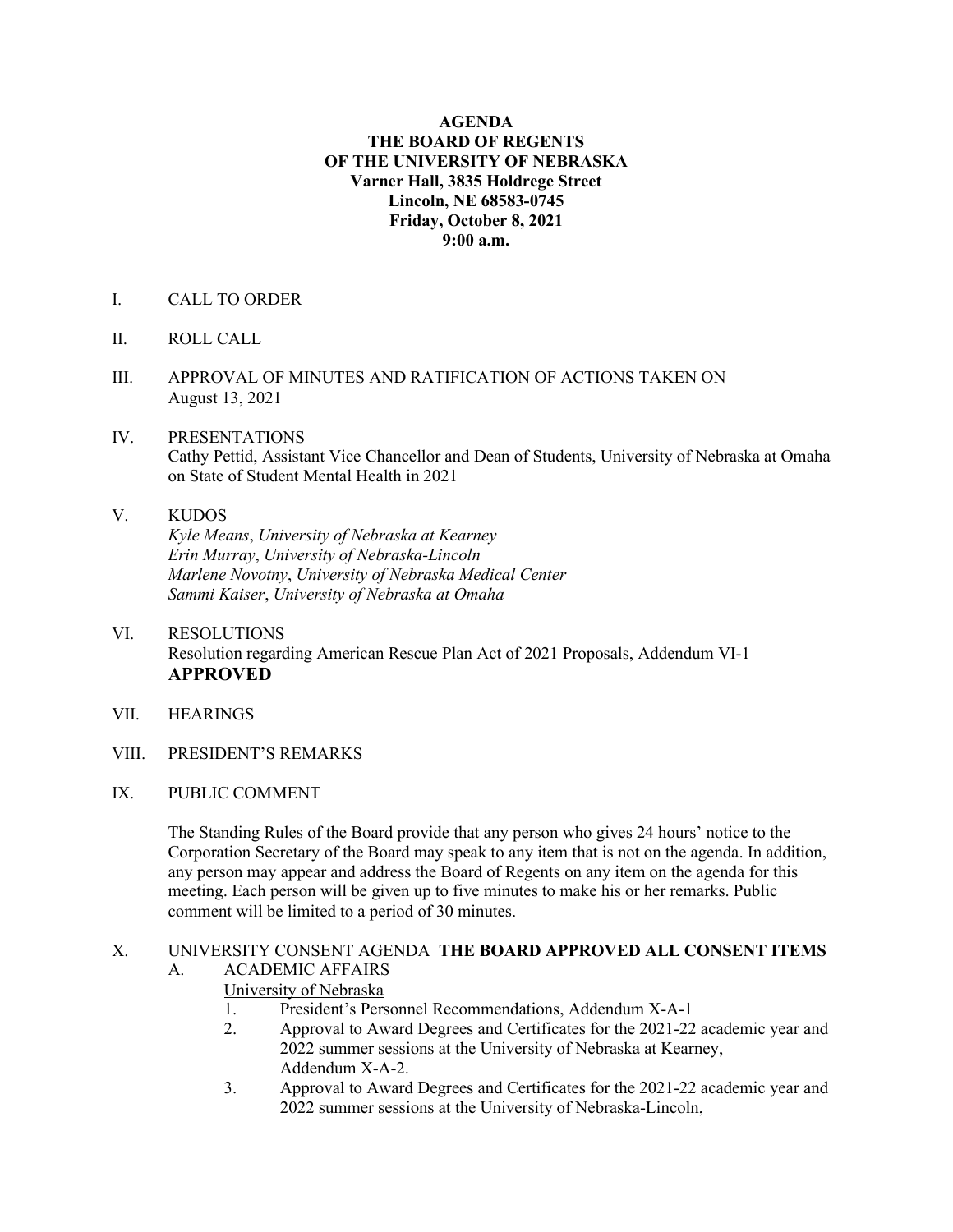Addendum X-A-3.

- 4. Approval to Award Degrees and Certificates for the 2021-22 academic year and 2022 summer sessions at the University of Nebraska Medical Center, Addendum X-A-4.
- 5. Approval to Award Degrees and Certificates for the 2021-22 academic year and 2022 summer sessions at the University of Nebraska at Omaha, Addendum X-A-5.
- B. BUSINESS AND FINANCE

## XI. UNIVERSITY ADMINISTRATIVE AGENDA

- A. ACADEMIC AFFAIRS
	- University of Nebraska
		- 1. Approval to create Undergraduate Transfer Student Graduation Guarantee and Undergraduate Returning Student Degree Completion Guarantee, Addendum XI-A-1 **APPROVED**
	- University of Nebraska at Kearney
	- 2. Approval to create Undergraduate Certificate in Spanish for the Helping Professions in the Department of Modern Languages in the College of Arts and Sciences at the University of Nebraska at Kearney, Addendum XI-A-2 **APPROVED**

University of Nebraska Medical Center

- 3. Approval to create Undergraduate Certificate in Perioperative Nursing in the College of Nursing at the University of Nebraska Medical Center, Addendum XI-A-3 **APPROVED**
- 4. Approval to create Master of Science (MS) in Medical Physiology to be administered by the Office of Graduate Studies and the Department of Cellular and Integrative Physiology in the College of Medicine at the University of Nebraska Medical Center, Addendum XI-A-4 **APPROVED**
- B. BUSINESS AND FINANCE

University of Nebraska at Kearney

- 1. Approval of funding and Program Statement for Calvin T. Ryan Library Renovation at UNK, Addendum XI-B-1 **APPROVED**
- 2. Approval to acquire improvements at 2900 West 24<sup>th</sup> Street, Kearney, Nebraska for the University of Nebraska at Kearney, Addendum XI-B-2 **APPROVED**
- University of Nebraska Medical Center
- 3. Approval of funding to complete the Medical Sciences Building Air Handler Replacement Project at UNMC, Addendum XI-B-3 **APPROVED**
- 4. Approval of funding to complete Campus Heating Hot Water Expansion Project at UNMC, Addendum XI-B-4 **APPROVED**
- 5. Approval to acquire properties located at 201 South 46<sup>th</sup> Street and 4601 Douglas Street, and dispose of property at 4501 Dodge Street, Omaha, Nebraska for UNMC in a property exchange with the Child Saving Institute Foundation, Addendum XI-B-5 **APPROVED**
- 6. Approval of revenue contract for the UNMC Munroe-Meyer Institute to provide occupational and physical therapy services to Douglas County School District, Addendum XI-B-6 **APPROVED**